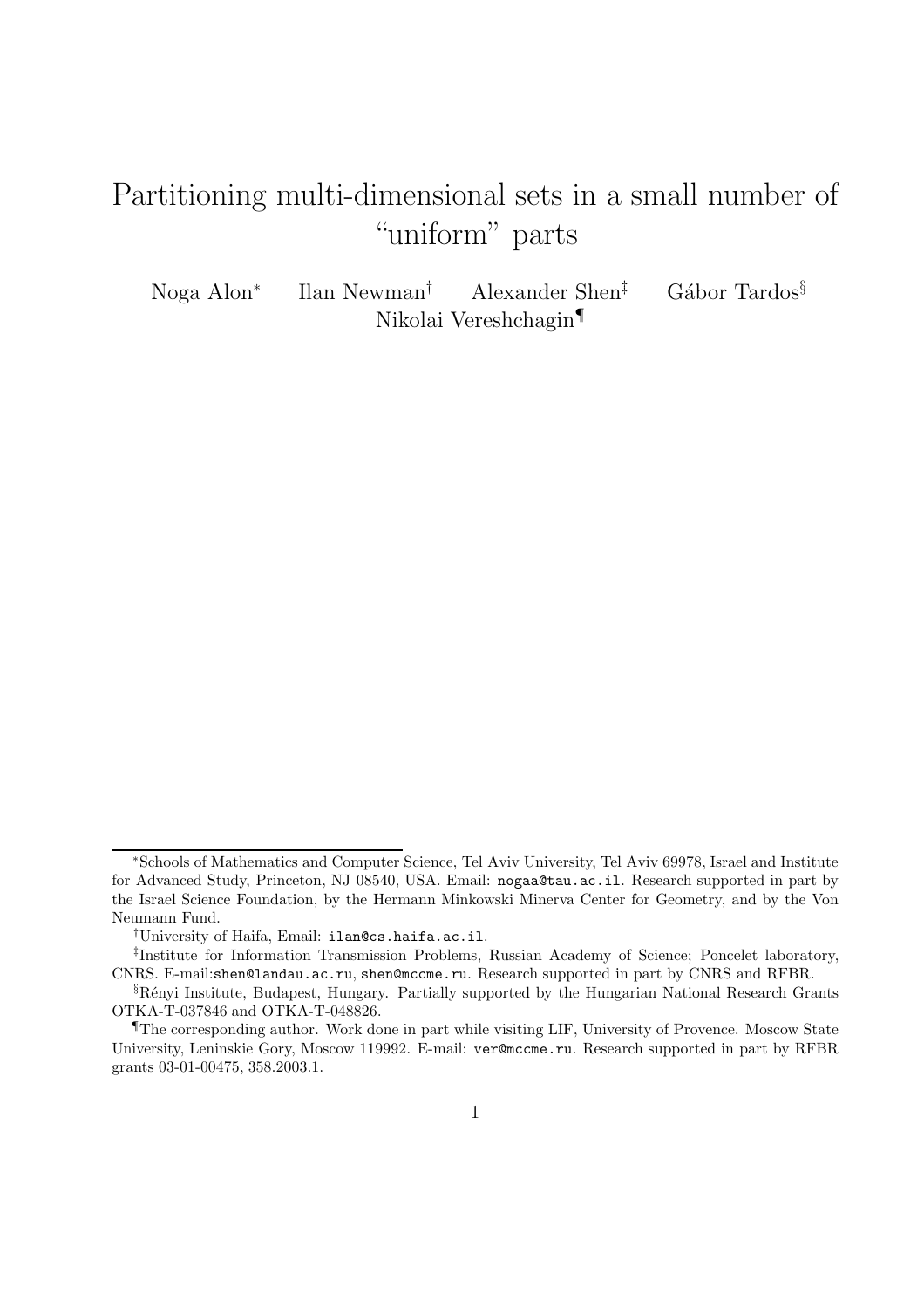Running head: Partitioning sets

The corresponding author is Nikolai Vereshchagin. Moscow State University, Leninskie Gory, Moscow, Russia 119992. E-mail: ver@mccme.ru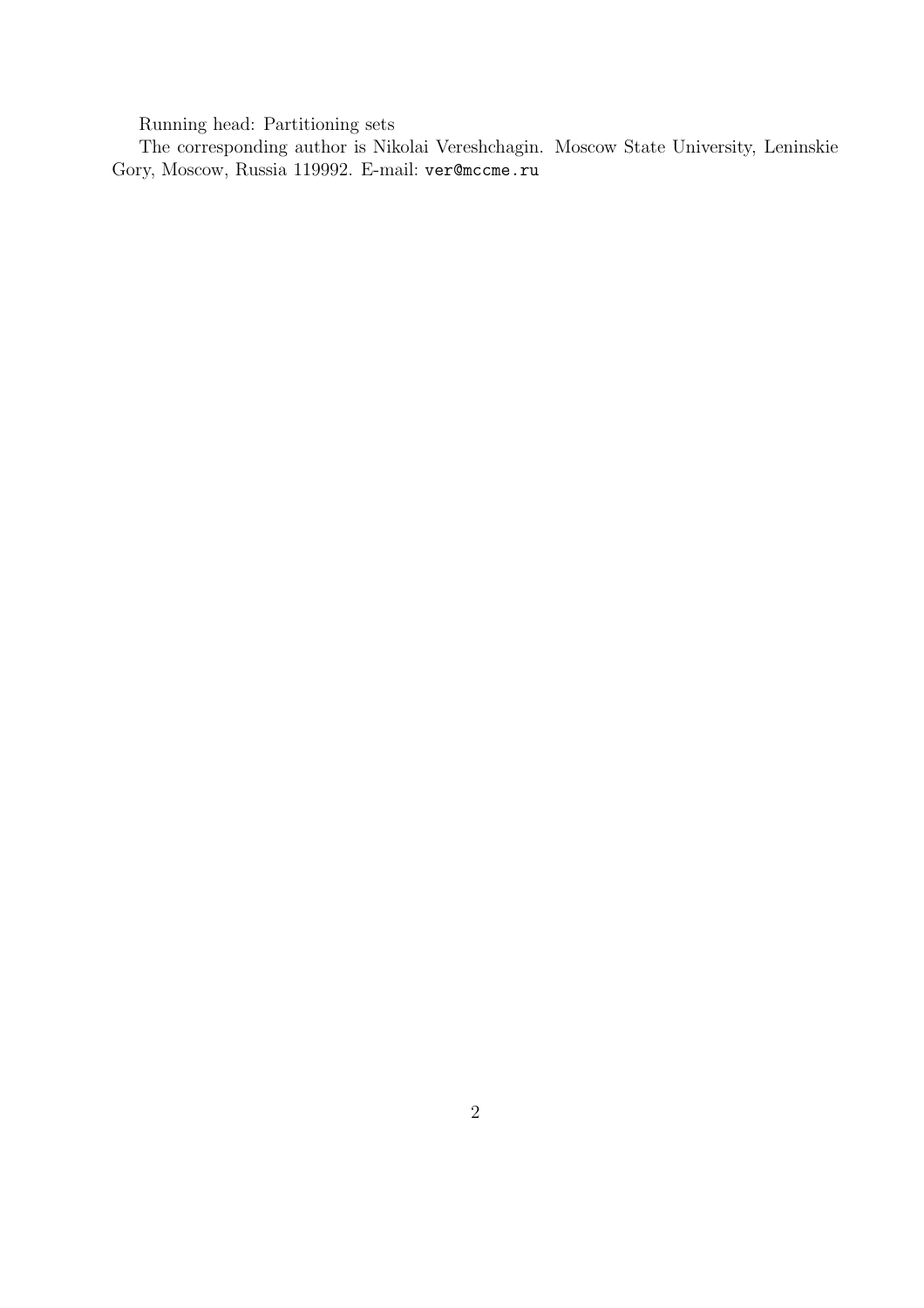## Abstract

Our main result implies the following easily formulated statement. The set of edges E of every finite bipartite graph can be split into  $poly(log |E|)$  subsets so that all the resulting bipartite graphs are almost regular. The latter means that the ratio between the maximal and minimal non-zero degree of the left nodes is bounded by a constant and the same condition holds for the right nodes. Stated differently, every finite 2 dimensional set  $S \subset \mathbb{N}^2$  can be partitioned into poly(log  $|S|$ ) parts so that in every part the ratio between the maximal size and the minimal size of non-empty horizontal section is bounded by a constant and the same condition holds for vertical sections.

We prove a similar statement for *n*-dimensional sets for any  $n$  and show how it can be used to relate information inequalities for Shannon entropy of random variables to inequalities between sizes of sections and their projections of multi-dimensional finite sets.

Let S be a finite *n*-dimensional set, that is, a subset of  $X_1 \times X_2 \times \cdots \times X_n$  for some  $X_1, X_2, \ldots, X_n$ . For every set of indices  $A \subset \{1, 2, \ldots, n\} = [n]$  consider the projection of S on coordinates in A. Let  $m<sub>S</sub>(A)$  denote the cardinality of this projection. We will consider also sections of projections of  $S$ . Let  $A$  and  $B$  be disjoint sets of indices. Choose any point s in S and consider the set of A-coordinates of all the points in S having the same B-coordinates as s. Sets of this form are called  $A|B\text{-}sections of S$ . Let  $\max_{S}(A|B)$  stand for the largest cardinality of an  $A|B$ -section and  $\min_{S}(A|B)$  for the smallest of them.

It is natural to define  $\max(A|\varnothing) = \min(A|\varnothing) = m(A)$  and  $m(\varnothing) = \max(\varnothing|B) =$  $\min(\emptyset|B) = 1.$ 

For example let  $S \subset \mathbb{N}^2$  (Fig. 1). Then  $m_S({1})$  is the number of elements in the



Figure 1: A 2-dimensional set and its characteristics

projection of S on the horizontal axis,  $m<sub>S</sub>({2})$  is the number of elements in the projection on the vertical axis,  $\max_{S}({21}|\{1\})$  is the maximal number of elements in vertical sections, and  $\max_{S}(\{1\}|\{2\})$  is the maximal number of elements in horizontal sections. The total number of elements in S is  $m<sub>S</sub>(\{1,2\})$ .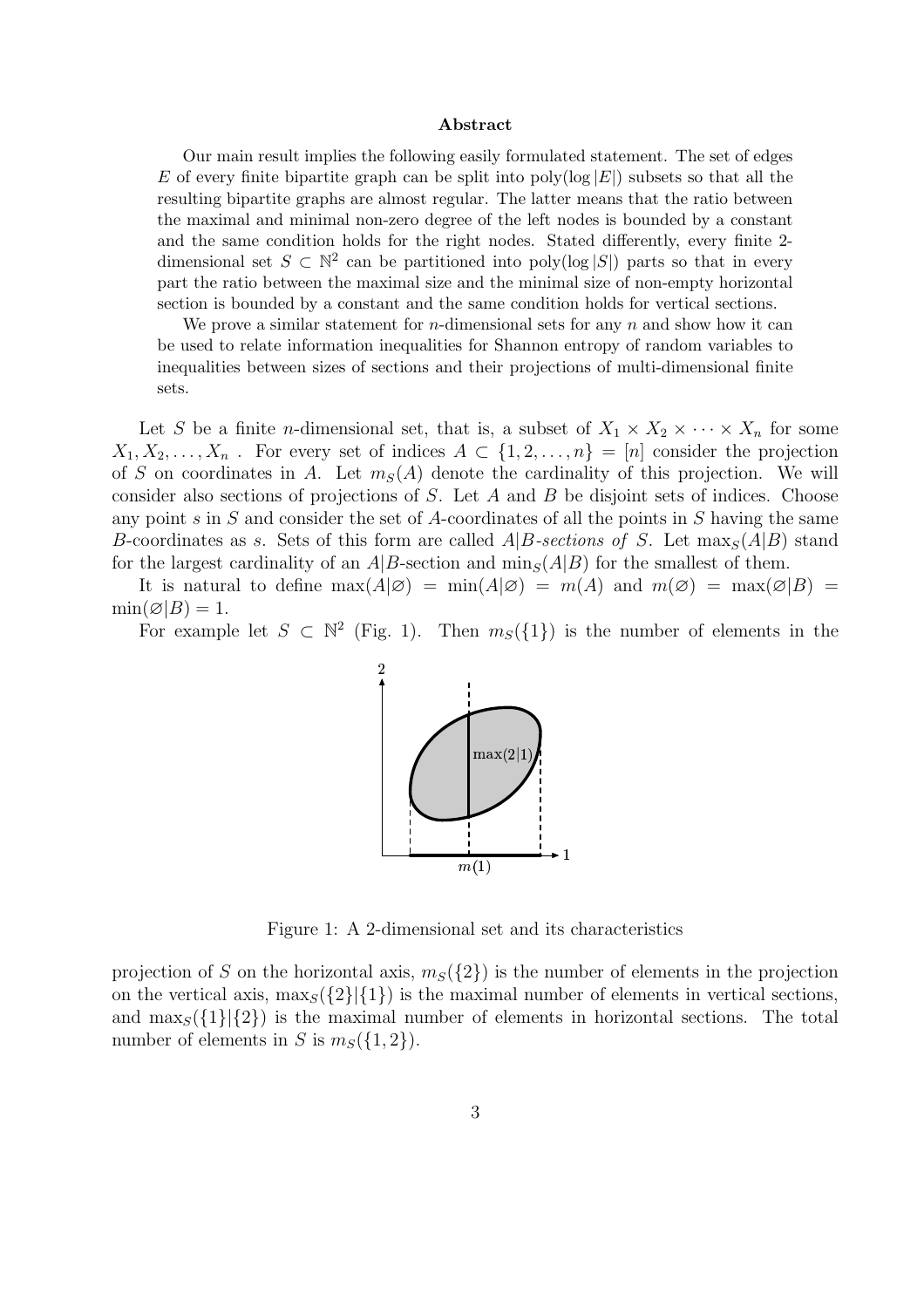We have the following trivial inequality:

$$
m(1,2) \le m(1) \cdot \max(2|1)
$$

(we drop the subscript S and the braces  $\{\}\)$ . Indeed, there are  $m(1)$  vertical sections and each of them has at most max $(2|1)$  elements. For *n*-dimensional sets and disjoint sets A and B of indices we have a similar inequality:

$$
m(A \cup B) \le m(B) \cdot \max(A|B).
$$

Call a set S uniform if for all disjoint  $A, B$  this inequality specializes to equality, i.e., if all  $A|B$ -sections have the same cardinality, that is,  $max(A|B) = min(A|B)$  (for all A, B). Note that it is enough to require the equality

$$
m(A \cup B) = m(B) \cdot \max(A|B)
$$

to be true only for  $B = A$  (the complement of A). The simplest example of a uniform set is a "parallelepiped"—a product of n sets  $S_i$ . There are other uniform sets, for instance, the 6-element set shown on Fig 2 is uniform: all its vertical and horizontal sections have 2 elements.



Figure 2: A uniform set

Uniform sets were used in [3] to provide a combinatorial interpretation to inequalities for Shannon entropies of random variables, called also *information inequalities*. Let  $\xi_1, \ldots, \xi_n$  be random variables with finite domains having a joint distribution. Consider linear inequalities of the form

$$
\sum_{A} \lambda_A H(\xi_A) \le 0. \tag{1}
$$

Here A ranges over non-empty subsets of the set of indices  $\{1, \ldots, n\}$  and  $\xi_A$  stands for the random variable consisting of all  $\xi_i$  for  $i \in A$ , that is,  $\xi_A$  is the A-projection of the vector  $\langle \xi_1, \ldots, \xi_n \rangle$ . Here are two examples of such inequalities:

$$
H(\xi_1) + H(\xi_2) \ge H(\langle \xi_1, \xi_2 \rangle), H(\xi_1) + H(\langle \xi_1, \xi_2, \xi_3 \rangle) \le H(\langle \xi_1, \xi_2 \rangle) + H(\langle \xi_1, \xi_3 \rangle).
$$
(2)

Both inequalities are true for all  $\xi_1, \xi_2, \xi_3$ . These two inequalities correspond to the following two combinatorial inequalities

$$
m(1)m(2) \ge m(1,2),
$$
  $m(1)m(1,2,3) \le m(1,2)m(1,3)$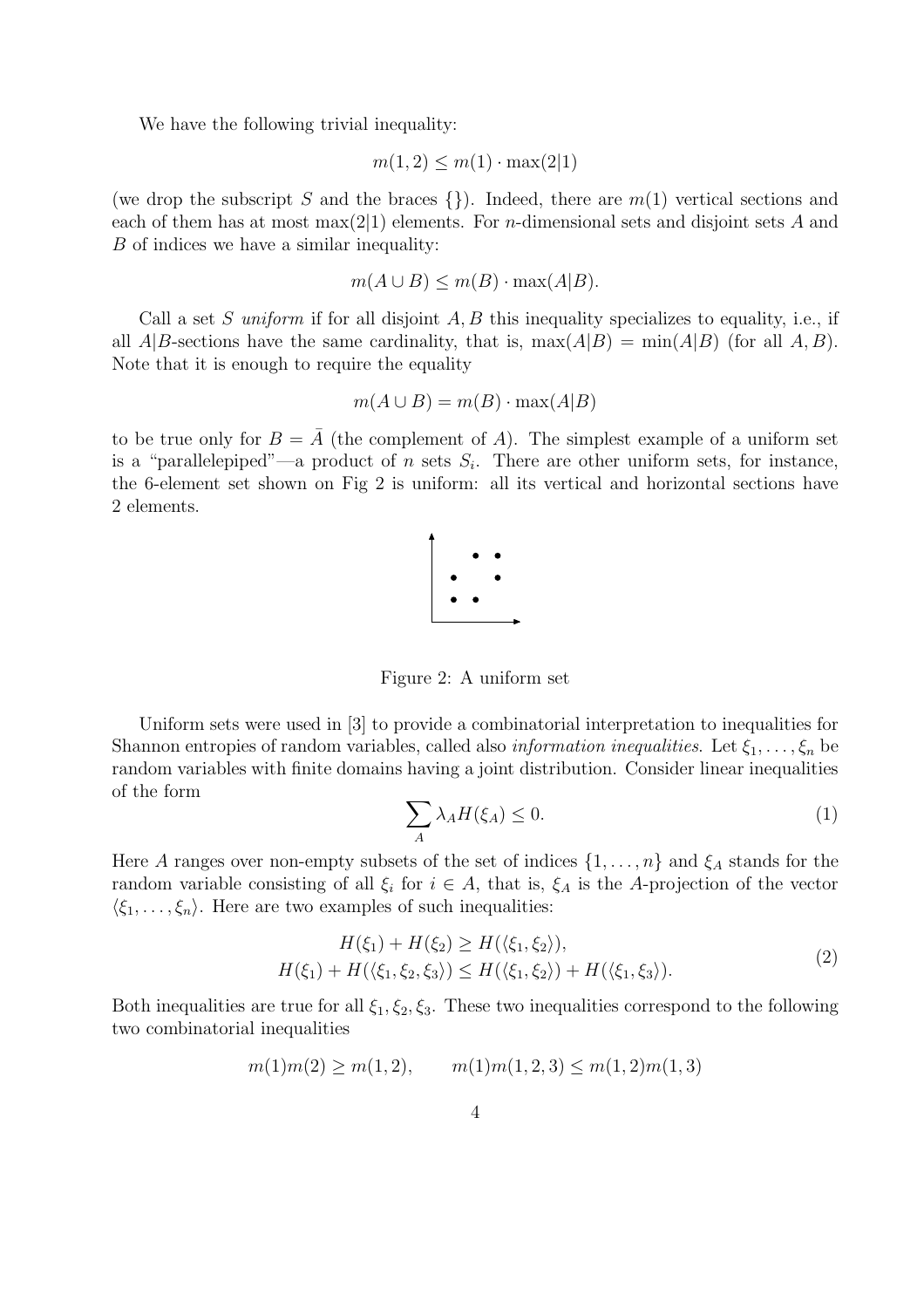that are true for all uniform sets. Actually, the first one is obviously true for all sets. However, the second one is false for some sets: consider, for instance, the disjoint union of a parallelepiped  $U \times V \times W$  with large U, V, W with another parallelepiped  $P \times \{1\} \times \{1\}$  where |P| is much greater than |U| and much less than  $|U \times V|$  and  $|U \times W|$ . The first parallelepiped (as well as the second one) satisfies the equality  $m(1)m(1, 2, 3) = m(1, 2)m(1, 3)$ . However when we join it with the second parallelepiped, all the terms  $m(1, 2, 3), m(1, 2), m(1, 3)$  increase only a little but the term  $m(1)$  increases much; the inequality becomes false.

For uniform sets the second inequality can be proved as follows. Replace the term  $m(1, 2, 3)$  in the left hand side by  $m(1)$  max $(2, 3|1)$  and make similar replacements in the right hand side:  $m(1, 2) = m(1) \max(2|1)$  and  $m(1, 3) = m(1) \max(3|1)$ . Then the inequality becomes trivial:

$$
\max(2,3|1) \le \max(2|1) \max(3|1)
$$

(the size of every 2-dimensional section does not exceed the product of its linear projections).

Most of the known information inequalities are consequences of inequalities of type (2), such inequalities are called Shannon type inequalities. However, there are some exceptions found recently, see [4, 1].

For every inequality for Shannon entropies of random variables  $\xi_1, \ldots, \xi_n$  of the form (1) we can consider the corresponding inequality for the size of  $n$ -dimensional finite sets and its projections. It is obtained by formal substitution of  $\log m(A)$  for  $H(\xi_A)$  in the formula (1):

$$
\sum_{A} \lambda_A \log m(A) \le 0 \tag{3}
$$

or, in equivalent form,

$$
\prod_{A} m(A)^{\lambda_A} \le 1. \tag{4}
$$

In [3] it is shown that if the inequality (1) for Shannon entropy is true for all random variables then the corresponding combinatorial inequality (4) is true for all uniform sets and vice versa.

The goal of our paper is to go further: for every linear inequality for Shannon entropies we provide a combinatorial interpretation that is true for every finite set (another interpretation of this kind was presented in [2]). Namely we show that if the inequality (1) is true for all random variables then every finite set can be partitioned into a small number of parts so that every part "almost" satisfies the corresponding inequality (4). The number of parts is bounded by a polynomial of the logarithm of the cardinality of the set and "almost" means that the constant 1 in the right hand side of (4) is replaced by some constant depending only on  $n$ , the number of variables:

**Theorem 1.** For every n there is a constant d and a polynomial  $p(\cdot)$  such that the following holds. Every finite set  $S \subset \mathbb{N}^n$  can be partitioned into  $p(\log |S|)$  parts so that for every part we have

$$
\prod_{A} m(A)^{\lambda_A} \le d \tag{5}
$$

whenever the parameters  $\lambda_A$  satisfy  $\sum_A |\lambda_A| \leq 1$  and the inequality (1) is true for all random variables.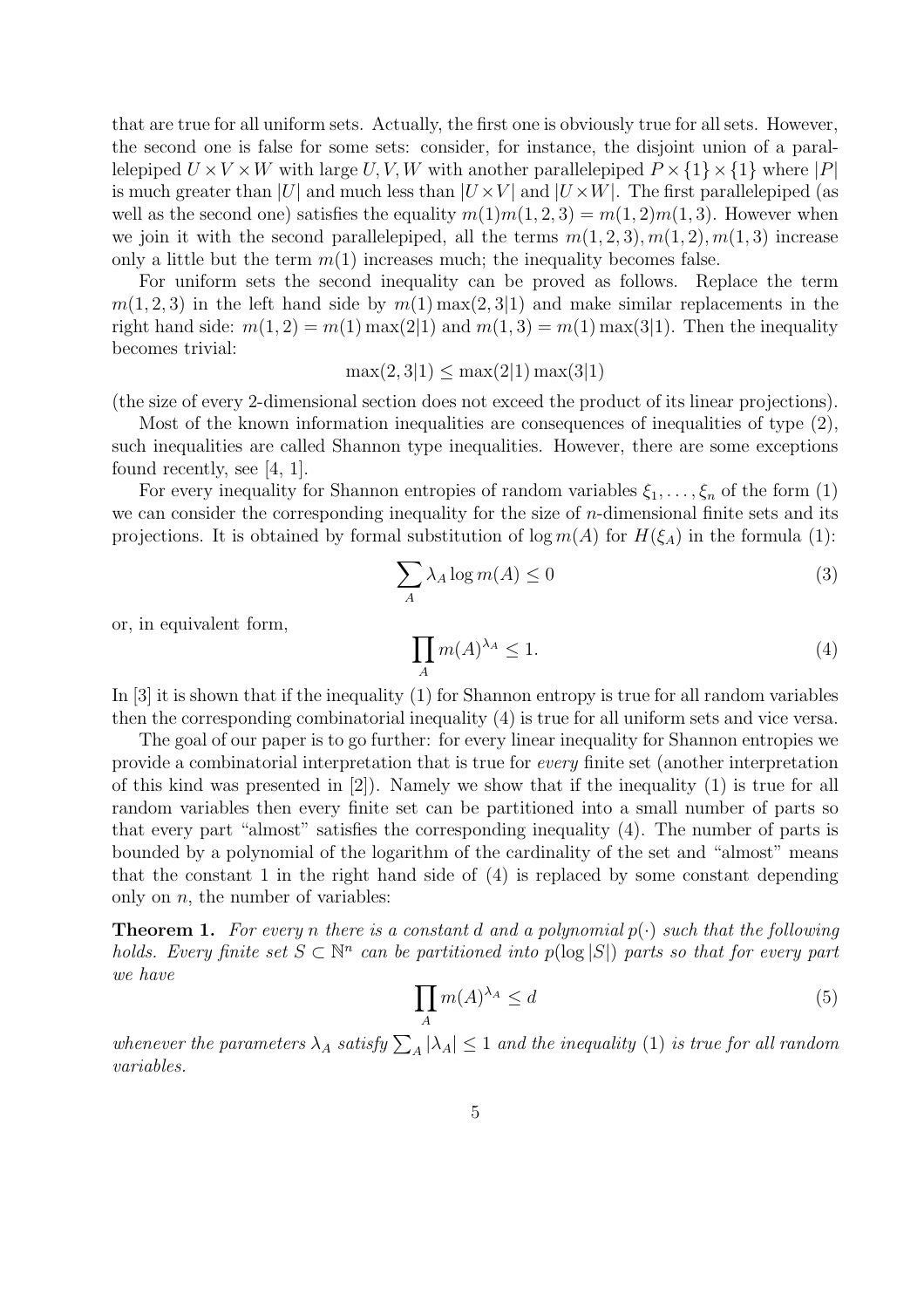The proof of the theorem consists of two parts. First we prove that every set  $S \subset \mathbb{N}^n$ can be partitioned into poly( $log |S|$ ) "almost uniform" parts and then we prove that every almost uniform set satisfies the inequality (5).

Let us give the definition of an "almost uniform" set. Fix a constant  $c$  and call a set  $S$ c-uniform if

$$
c \cdot m(A \cup B) \ge m(B) \cdot \max(A|B)
$$

for all disjoint sets of indices  $A, B$ . In other words, the cardinality of the largest  $A|B$ -section exceeds the average cardinality of  $A|B$ -sections, that is equal to  $m(A\cup B)/m(B)$ , by at most a factor of c. Uniform sets are 1-uniform sets. Call a set S weakly c-uniform if

$$
c \cdot m(\bar{A} \cup A) \ge m(A) \cdot \max(\bar{A}|A)
$$

for every set of indices A. One can show that weak 2-uniformity does not imply c-uniformity: consider the 3-dimensional set  $\{(0, i, i): 1 \le i \le n\} \cup \{(i, i, j): 1 \le i, j \le n\}$ . This set is weakly 2-uniform, but it is not  $n/2$ -uniform.

Almost uniform sets have the following simple property.

**Lemma 1.** If the inequality (1) is true for all random variables and  $\sum_{A} |\lambda_A| \leq 1$ , then for every weakly c-uniform set  $S \subset \mathbb{N}^n$  we have

$$
\sum_{A} \lambda_A \log m(A) \le \log c.
$$

*Proof.* Let  $\xi = \langle \xi_1, \ldots, \xi_n \rangle$  be the random variable that is uniformly distributed in S. Then the Shannon entropy of its projection  $\xi_A$  on any set of coordinates A is at most  $\log m(A)$ and at least  $\log m(A) - \log c$ .

Indeed, as  $\xi_A$  has at most  $m(A)$  different outcomes, its entropy does not exceed  $\log m(A)$ . Every outcome of  $\xi_A$  has probability at most max $(\overline{A}|\overline{A})/|\overline{S}|$ . As S is c-uniform, this is less than  $c/m(A)$ . Hence the entropy of  $\xi_A$  is greater than the minus logarithm of this ratio.

By assumption the inequality (1) is true for  $\xi_1, \ldots, \xi_n$ . Replace each term  $H(\xi_A)$  in it by the term  $\log m(A)$ , which differs from it by at most  $\log c$ . □

Thus to prove Theorem 1 it is enough to prove the following combinatorial statement.

**Theorem 2.** For any n there exist a constant c and a polynomial  $p(\cdot)$  such that every finite set  $S \subset \mathbb{N}^n$  can by partitioned into  $p(\log |S|)$  c-uniform parts.

*Proof.* We associate a *weight* with every partition of  $S$  into subsets. We will show that the minimal weight partition (that exists because the set of partitions is finite) satisfies the statement of the theorem.

We first define a weight for every element  $s \in S$ . Let X be a part from the partition. The weight of every element  $s \in X$  is defined by the formula

$$
w(s) = -d \log |X| + \sum_{A,B} \log \max_X(B|A),\tag{6}
$$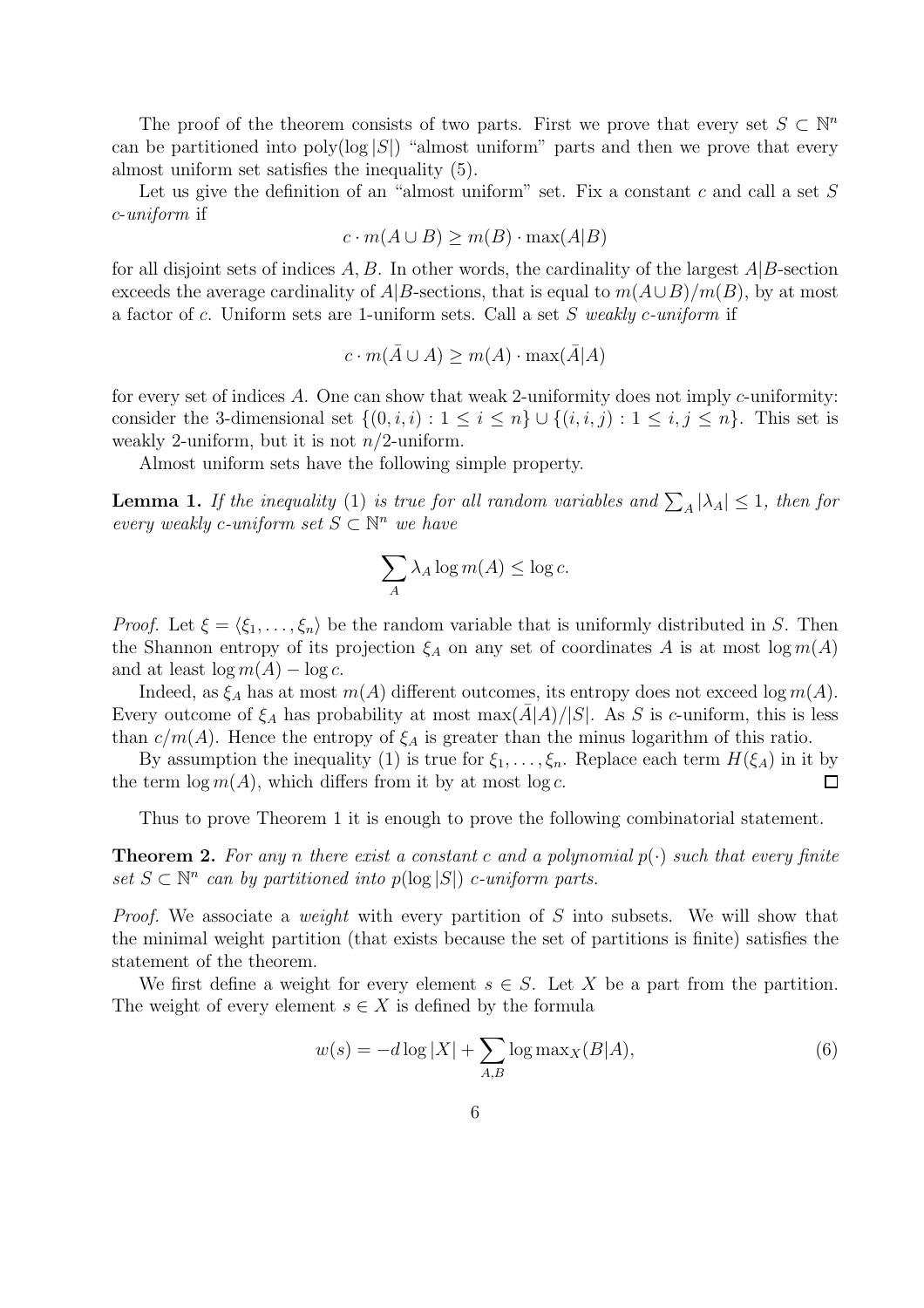where the sum is taken over all disjoint pairs of indices  $A, B \subseteq \{1, 2, ..., n\}$  and d is a constant (depending on n, to be chosen later). Note that the sum includes the terms  $\log m(B)$ for all  $B \subseteq \{1, 2, \ldots, n\}$  as we can let  $A = \emptyset$ . Let us stress that the weights of all elements in the same part coincide. We then define the weight of a partition as the sum of the weights of all the elements.

The intuition behind the weight function is as follows. The term  $\sum_{X}(-d|X|\log|X|)$ (the sum of  $-d \log |X|$  over all  $s \in S$ ) in the formula for the weight of S handles the number of parts: it increases when a part is split in 2 parts and decreases if parts are glued together. Moreover, if the cardinalities of the glued parts are similar, this decrease is large. For instance, gluing together 2 parts of the same cardinality  $k$  decreases the sum by  $2dk \log 2k - (dk \log k + dk \log k) = 2dk$ . The term  $\sum_{A,B} \log \max_{X} (B|A)$  in the formula for  $w(s)$  ensures almost uniformity: every part X that is highly non-uniform can be split in parts  $X_0, X_1$  so that this term decreases a lot for all  $s \in X$ . Indeed, assume that the maximal  $B|A$ -section of X is much larger than the average one. Let then  $X_0$  consist of all large sections of X and  $X_1$  consist of all the remaining sections. Then  $m_{X_0}(A)$  is much smaller than  $m_X(A)$  (there are few sections whose cardinality is much larger than the average one). On the other hand,  $\max_{X_1}(B|A)$  is much smaller than  $\max_X(B|A)$  (all large sections are in  $X_0$ ). Later we will make this arguments precise.

Let us prove first that if  $d$  is sufficiently large then the number of parts in every partition of the smallest weight is small. Namely, we will prove that if we glue together any two parts for which the terms  $\log \max(B|A)$  are close enough (differ by at most 1) for every  $B, A$ , then the weight of the partition decreases. Indeed, let  $X, Y$  be two distinct parts for which log max<sub>X</sub>( $B|A$ ) differs from log max<sub>Y</sub>( $B|A$ ) by at most 1, for every disjoint B, A. This assumption on X, Y implies that  $|X \cup Y| \geq 1.5 \max(|X|, |Y|)$  by choosing  $B = [n], A = \emptyset$ . Similarly,  $\max_{X \cup Y} (B|A) \leq 3 \max_{X} (B|A)$  and  $\max_{X \cup Y} (B|A) \leq 3 \max_{Y} (B|A)$ .

Thus fixing B, A and summing up the contribution of all elements in  $X \cup Y$  to the term  $\log \max_{X \cup Y} (B|A)$  gives

$$
|X \cup Y| \cdot \log \max_{X \cup Y} (B|A) \le |X| \cdot \log \max_X (B|A) + |Y| \cdot \log \max_Y (B|A) + |X \cup Y| \cdot \log 3.
$$

(Recall that all the logarithms are binary.) Hence, there is an increase of at most  $|X \cup Y|$ . log 3 compared to the contribution of the corresponding term before gluing. On the other hand the term  $d \log |X \cup Y|$  contributes (summing up for all elements in  $X \cup Y$ ) at least  $d(|X \cup Y|) \log(|X \cup Y|)$ . Plugging in that  $|X \cup Y| \geq 1.5 \max(|X|, |Y|)$  we get that this is at least  $d|X| \log |X| + d|Y| \log |Y| + d|X \cup Y| \log(1.5)$ . Thus if we choose  $d \geq 3^n \log 3 / \log(1.5)$ (to compensate the increase for all  $A, B \subseteq [n]$ ), the value of the partition will certainly decrease.

Let d be chosen as described. Let us classify the parts in the partition according to the integer parts of  $\log \max(B|A)$  for all A and B. As shown above, no two parts fall into the same class. Thus the number of parts is bounded by a polynomial of the logarithm of the cardinality of the partitioned set (recall that  $n$  is fixed). This implies the upper bound on the number of parts for a minimal weight partition.

It remains to show that in every partition of the smallest weight all the parts are almost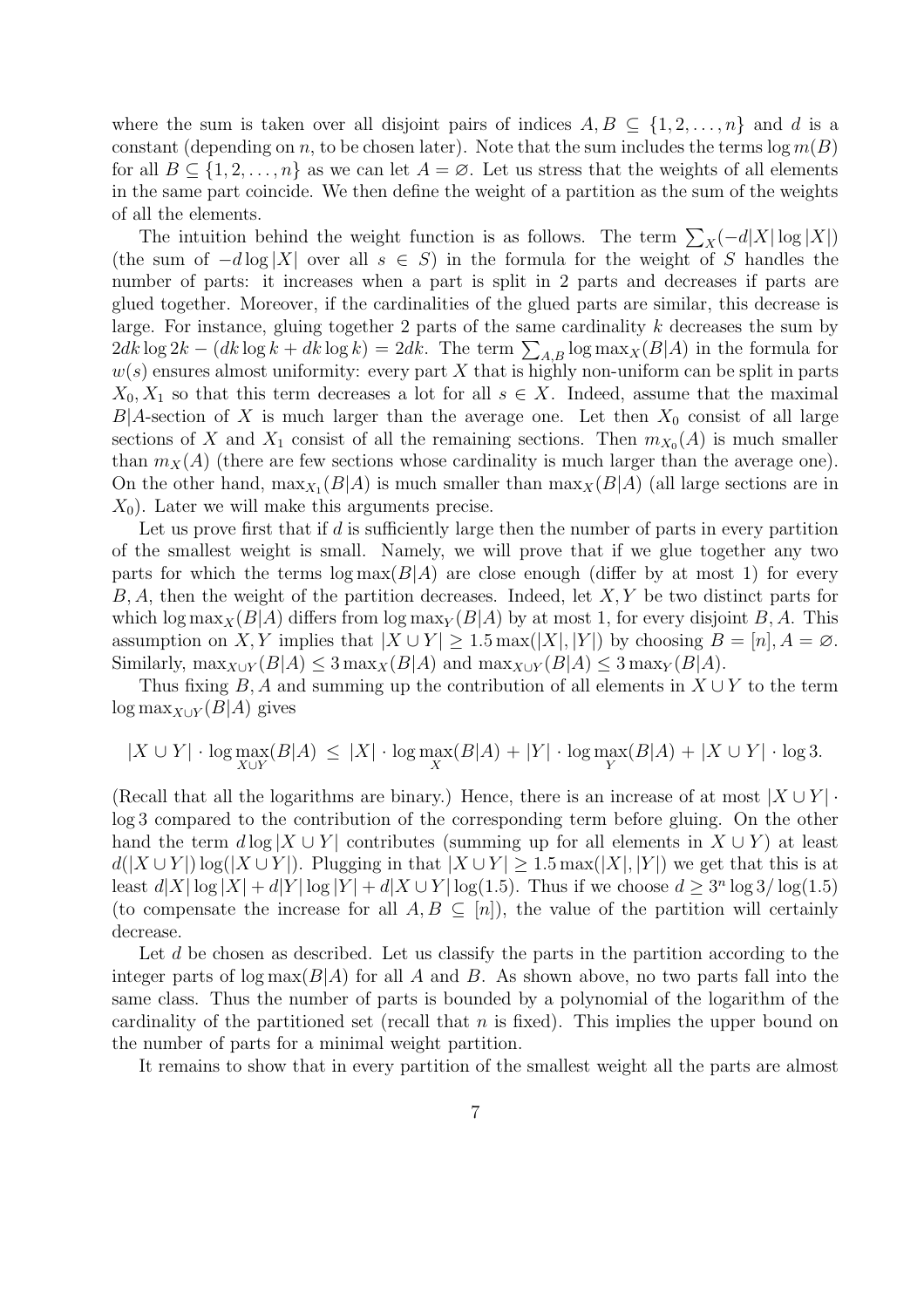uniform. We will show that every part that is considerably non-uniform can be split into two parts so that the weight of the partition decreases. Splitting a part does not affect weights of points in other parts so we may consider only the change of the weight in the split part. As the result of such a splitting, all the logarithms in the equation (6) decrease. We need to split the part in such a way that the total decrease of the sum  $\sum_{A,B} \log m_X(B|A)$  is greater than the total decrease of the term  $d \log |X|$ . The decrease of the term  $d \log |X|$  can be expressed by a simple formula: if X is split in two parts of cardinalities  $p|X|$  and  $q|X|$ , respectively (thus  $p + q = 1$ ), then the total decrease of  $d \log |X|$  is equal to  $d \cdot |X| \cdot H(p,q)$ , where

$$
H(p,q) = p(-\log p) + q(-\log q) \le 1
$$

is the binary entropy function. Therefore the average decrease per element of the term  $d \log |X|$  is at most d. Hence it suffices to find a splitting such that the last term in the weight of every point in  $X$  decreases by more than  $d$ .

Assume that  $X$  is not c-uniform, that is for some disjoint sets of indices  $A$  and  $B$  we have  $\max_X(B|A) \geq c \cdot d_X(B|A)$  where  $d_X(B|A)$  is the average size of the  $(B|A)$  sections. We split X into two parts. The first part contains all small  $(B|A)$  sections and the second contains all the remaining ones. As the threshold take the geometric mean of the size of the maximal section and the size of the average section. In the first part, the size of the maximal section (compared to X) decreases by a factor of at least  $\sqrt{c}$ . In the other part, all the sections exceed  $\sqrt{c}$  times the average section of X, hence the number of sections in the second part is  $\sqrt{c}$  times smaller than that in X. That is, the size of the A-projection of the second part is  $\sqrt{c}$  times smaller than that of X.

As the result of the splitting, in both parts at least one term of the sum in equation (6) decreases by  $\log \sqrt{c}$  (and all the other do not increase). Therefore if c is large, that is,  $\log \sqrt{c} > d$ , the decrease in the contribution of the last term in (6) dominates the contribution of the  $d \log |X|$  term and hence the total weight of elements of X decreases. This means that in every partition of the minimal weight all parts are  $c$ -uniform for a constant  $c$  depending only on n.  $\Box$ 

Theorem 2 can be strengthened by requiring that in all the parts the ratio between the largest section and the smallest section is bounded by a constant. We do not need this for Theorem 1. However we think this is interesting in its own right.

Call a set *strongly d-uniform* if for every disjoint sets  $A, B$  of indices

$$
\max(A|B) / \min(A|B) \le d.
$$

Every uniform set is strongly 1-uniform.

**Theorem 3.** For any n there exist a constant d and a polynomial  $p(\cdot)$  such that every finite set S can by partitioned into  $p(\log |S|)$  strongly d-uniform parts.

*Proof.* First let us note that it is enough to prove that for some polynomial q and a constant d every set S has a strongly d-uniform subset T of size at least  $|S|/q(\log |S|)$ . Indeed, remove a large strongly d-uniform part T from S. We obtain a set  $S' \subset S$  of cardinality at most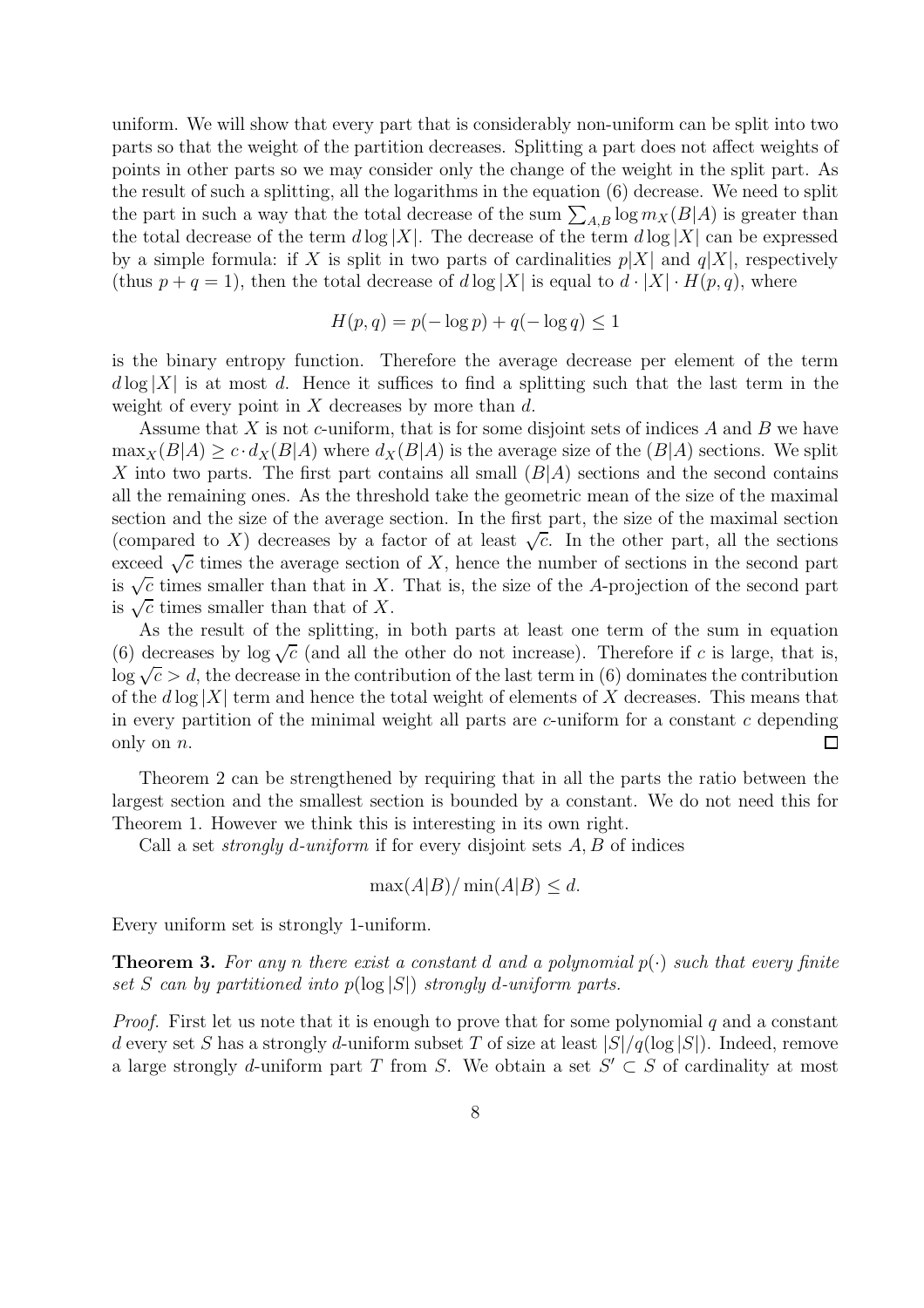$|S|(1-1/q(\log |S|))$ . Then remove from S' another d-uniform subset T' getting a set S'' of cardinality at most  $|S|(1 - 1/q(\log |S|))^2$ . Repeating this  $O(q(\log |S|) \log |S|)$  times we get the empty set and obtain the partition satisfying the theorem.

To find a large strongly d-uniform subset T of a given set S apply Theorem 2 to S and take the largest part  $T$  in the partition provided by the theorem (i.e., the part with the largest cardinality). That part T is c-uniform and has at least  $1/p(\log |S|)$  fraction of the elements of S. However for some A, B it may have  $B|A$ -sections that are much smaller (say, d times smaller) than the largest  $B|A$ -section. If this is the case, pick any small section and remove it from  $T$ , that is, remove all the elements of  $T$  whose projection on coordinates in  $A \cup B$  belongs to that section. Repeat such removals in any order until either T becomes empty or strongly d-uniform. We claim that if the constant  $d$  is chosen appropriately then  $T$ cannot become empty and moreover it loses at most half of its elements. Indeed, fix a pair of set indices  $A, B$  and count the total number of elements removed due to  $B|A$ -sections. After removing any small  $B|A$ -section the set T loses at most

$$
\frac{\max_T(B|A)\max_T(C|A\cup B)}{d}
$$

elements, where C stands for the complement of  $A \cup B$ . This bound does not increase as T is shrinking, and the total number of  $B|A$ -sections in T is equal to  $m_T(A)$ , so the total number of removed elements is bounded by

$$
\frac{m_T(A)\max_T(B|A)\max_T(C|A\cup B)}{d},
$$

As T is c-uniform, the product of the first two terms in the numerator is at most  $c \cdot m_T(A \cup B)$ , and again by c-uniformity, the product of all three terms does not exceeds  $c^2 \cdot |T|$ . Hence we can let d be equal to the number of pairs  $(A, B)$  times  $2c^2$ .

We conclude by a simple observation that the converse to Theorem 1 is true, even in a stronger form.

**Theorem 4.** Assume that an integer n and coefficients  $\lambda_A$  (for all  $A \subseteq \{1, \ldots, n\}$ ) are fixed. Assume that every finite set  $S \subseteq \mathbb{N}^n$  can be partitioned into  $O(|S|^{o(1)})$  parts so that

$$
\sum_{A} \lambda_A \log m_T(A) = o(\log |S|).
$$

for every part T. Then the inequality (1) holds for all random variables  $\xi_1, \ldots, \xi_n$ .

*Proof.* We will use a result of [3]: for every tuple  $\xi_1, \ldots, \xi_n$  of jointly distributed random variables and for every natural N there is an uniform set  $S \subseteq \mathbb{N}^n$  such that  $\log m_S(A) =$  $N \cdot H(\xi_A) + o(N)$  for every set A of indices (recall that n is fixed and N tends to infinity). In particular,  $\log |S| = N \cdot H(\xi) + o(N) = O(N)$ . Choose a large N and let S be the uniform set as above. By the assumption the set S can be split into  $c = |S|^{o(1)} = 2^{o(N)}$  parts so that

$$
\sum_{A} \lambda_A \log m_T(A) = o(\log |S|) = o(N). \tag{7}
$$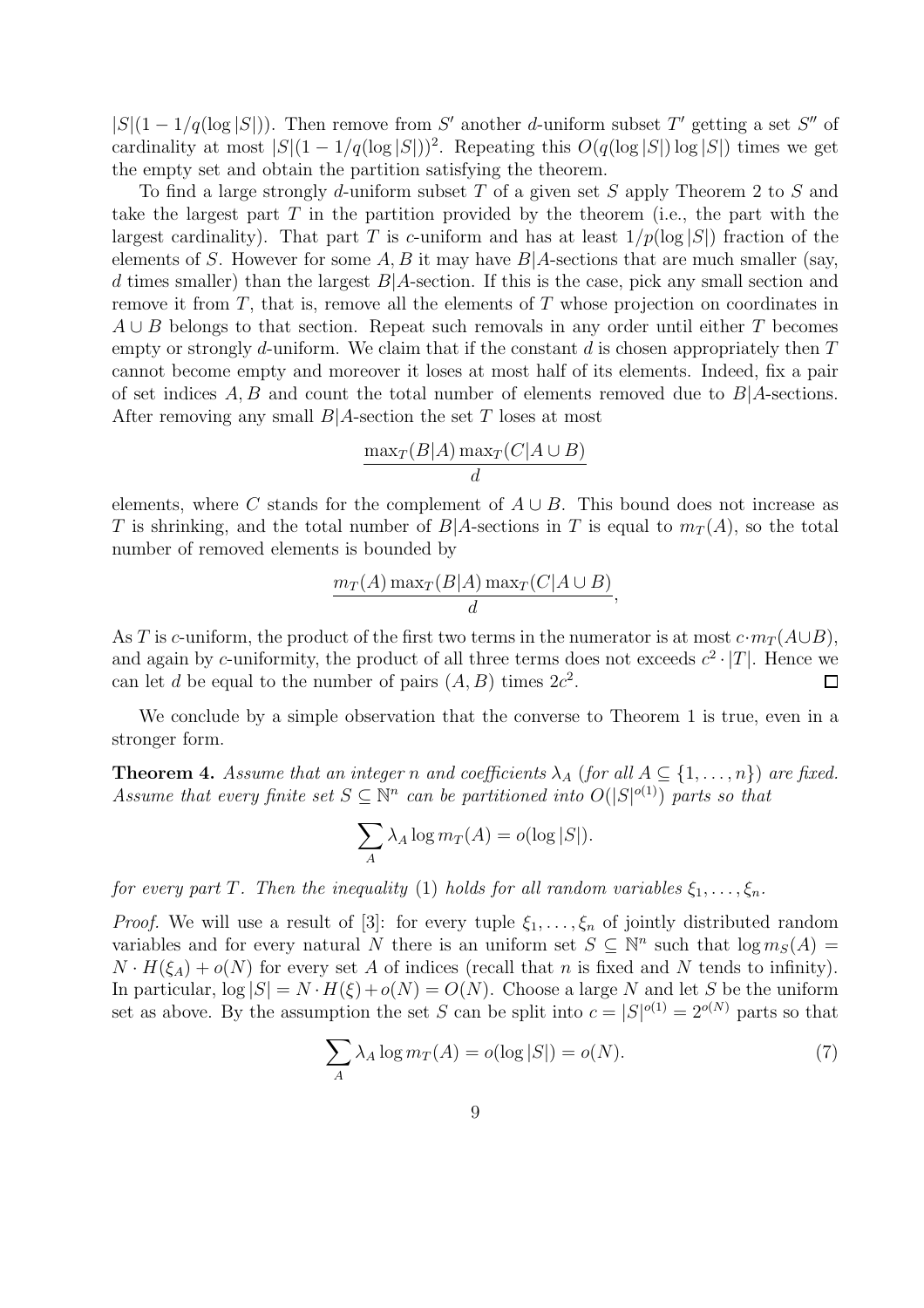for every part  $T$ .

Pick the largest part T in the partition. We claim that  $\log m_T(A)$  is close to  $\log m_S(A)$ and hence close to  $N \cdot H(\xi_A)$  for all A. More specifically,

$$
m_S(A)/c \leq m_T(A) \leq m_S(A).
$$

The second inequality is obvious, as  $T$  is a subset of  $S$ . To prove the first one let  $B$  be the complement of A. Compare the inequality  $m_T(A)$  max $_T(B|A) \geq |T|$  (which is always true) to the equality  $m_S(A)$  max $_S(B|A) = |S|$ , which is true since S is uniform. Using  $|T| \ge |S|/c$ and  $\max_T (B|A) \leq \max_S (B|A)$  the bound follows.

Thus if we replace  $\log m_T(A)$  in the inequality (7) by  $\log m_S(A)$  the left hand side can increase by at most  $O(\log c) = o(N)$ . Replacing  $\log m_S(A)$  by  $N \cdot H(\xi_A)$  changes it also by at most  $o(N)$ . Thus we obtain the inequality

$$
\sum_{A} \lambda_A \cdot N \cdot H(\xi_A) \le o(N).
$$

Divide it by N and take the limit.

It is interesting to estimate the minimal degree of a polynomial  $p$  in Theorem 2. We can find good estimates for its degree in the case of *weakly c*-uniform sets (note that these sets are enough for the proof of Theorem 1).

**Theorem 5.** Let us fix n and let  $k = 2^n - 2$ . There exists a  $c > 0$  such that every finite n-dimensional set S has a weakly c-uniform subset of cardinality at least  $\frac{|S|}{(\log |S|)^k}$ . On the other hand for all m and c there exists a n-dimensional set S of cardinality  $\Omega(m^k 2^m)$  such that all its weakly c-uniform subsets have cardinality at most  $O(2^m(\log m + \log c)^k)$ . The constants in the O- and  $\Omega$ -notations depend on n.

This implies that the minimal degree of a polynomial  $p$  such that for some  $c$  every  $n$ dimensional set S can be partitioned into  $p(\log |S|)$  weakly c-uniform subsets is in the range  $[2<sup>n</sup> - 2; 2<sup>n</sup> - 1].$ 

Proof. We start with the upper bound. To this end we prove the following

**Lemma 2.** For  $k = 2^n - 2$  every weakly  $\alpha$ -uniform n-dimensional set S has a weakly  $2^k \sqrt{\alpha}$ uniform subset of cardinality at least  $|S|/2^k$ .

*Proof.* Consider a subset A of  $\{1, \ldots, n\}$  and let d denote the average cardinality of  $\bar{A}$  |Asections of S. Let  $S_0 \subseteq S$  contain all  $\overline{A}$  A-sections of cardinality  $d\sqrt{\alpha/2}$  or less. Let  $S_1$ contain all the remaining points. Let T denote the largest set among  $S_0, S_1$ . We claim that T is  $\sqrt{2\alpha}$ -uniform with respect to  $\overline{A}$  A-sections. Indeed, if  $T = S_0$  then the cardinality of all  $\bar{A}|A$ -sections in T is at most  $d\sqrt{\alpha/2}$ , and the average size of a  $\bar{A}|A$ -section is at least  $d/2$ (removing points does not increase the A-projection of  $S$ , and the cardinality of  $T$  is at least  $|S|/2$ . If  $T = S_1$  then the cardinality of  $\overline{A}|A$ -sections in T is at least  $d\sqrt{\alpha/2}$  and at most

 $\Box$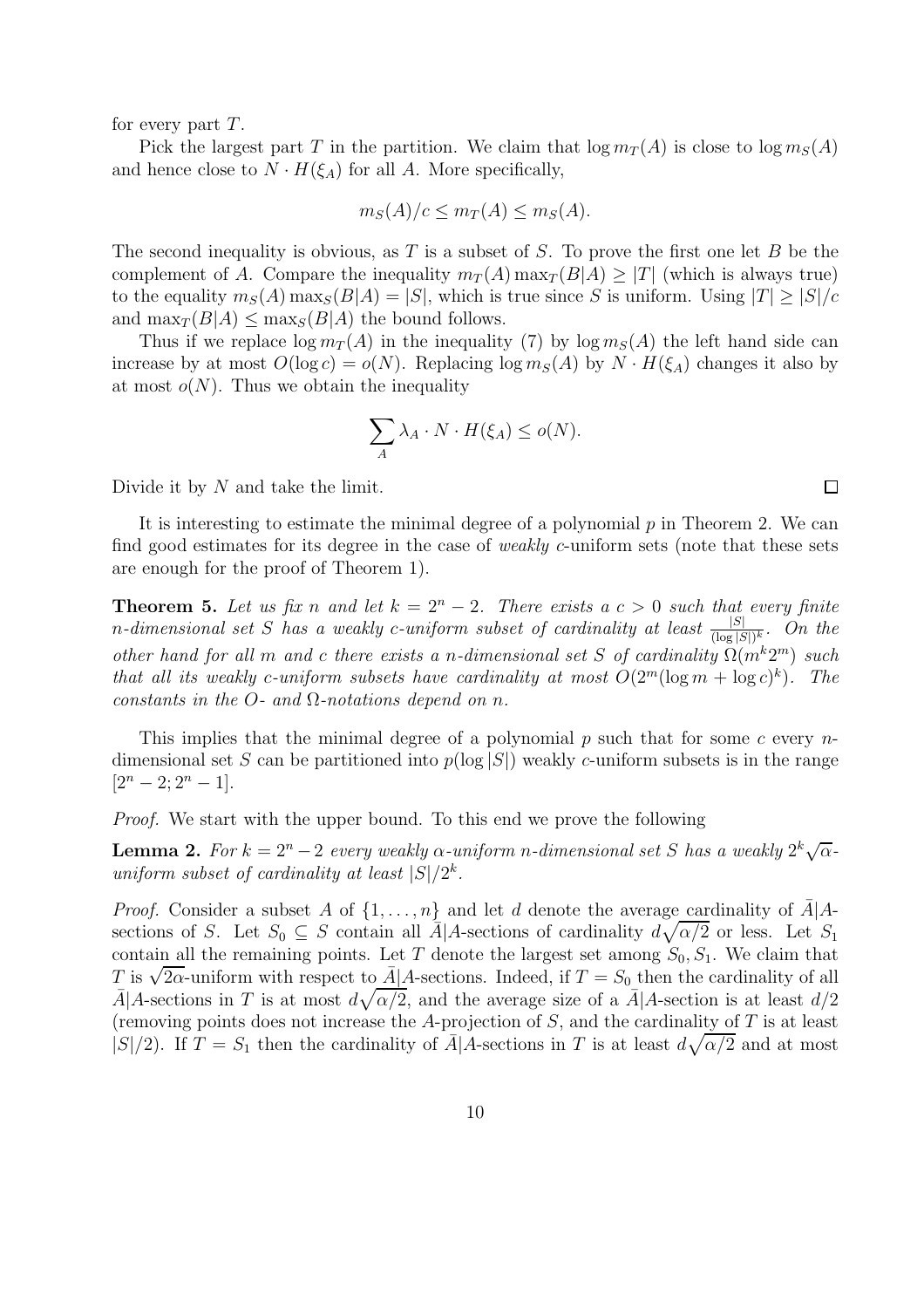da hence T is  $\sqrt{2\alpha}$ -uniform with respect to  $\bar{A}$ |A-sections. In both cases  $(T = T_1 \text{ or } T = T_0)$ T is  $2\alpha$ -uniform with respect to  $\bar{B}|B$ -sections for  $B \neq A$ , as section size cannot increase.

Apply this procedure sequentially to all non-empty proper subsets A of  $\{1, \ldots, n\}$ . Each step decreases the cardinality of the set by a factor of at most 2, thus the cardinality of the resulting set is at least  $|S|/2^k$ . For each A the ratio between the cardinalities of the maximum and the average  $(\bar{A} | A)$  sections has been multiplied by a factor of 2 for at most  $k - 1$  times, while at least once it has been decreased from some r to  $\sqrt{2r}$ . Hence the resulting set is weakly  $2^k \sqrt{\alpha}$ -uniform.  $\Box$ 

To end the proof of the upper bound in Theorem 5, apply the lemma  $N = |\log \log |S|$ times to the given set S. As S is certainly  $|S|$ -uniform, we obtain that it contains a subset of cardinality at least

$$
\frac{|S|}{2^{kN}} \ge \frac{|S|}{(\log |S|)^k}
$$

that is weakly c-uniform with

$$
c = (2^k)^{1+1/2+\dots+2^{1-N}} \cdot |S|^{2^{-N}} < 2^{2k+2}.
$$

It remains to prove the lower bound. To this end we first establish the following

**Lemma 3.** For  $k = 2^n - 2$  and for all m there is a family of  $\Omega(m^k)$  uniform n-dimensional sets of cardinality  $2^m$  each with the following properties. For every set S in the family and for every set  $A \subset [n]$ , the cardinality of  $\bar{A}$ |A-sections of S is equal to  $2^i$  for some natural i. In addition, for every different  $S_1, S_2$  in the family there is  $A \subseteq [n]$  such that the cardinality of  $\bar{A}$  A-sections of  $S_1$  differs from the cardinality of  $\bar{A}$  A-sections of  $S_2$ .

We first finish the proof of Theorem 5 using this lemma. Let  $\mathcal F$  be the family provided by the Lemma. We may assume without loss of generality that  $|\mathcal{F}| \leq m^k$  and the sets  $S \in \mathcal{F}$ are pairwise disjoint. We claim that the union  $\cup \mathcal{F}$  satisfies the statement of the theorem.

Indeed, let  $T$  be a weakly  $c$ -uniform subset of this union. We need to prove that  $T$  has at most  $O(2^m(\log m + \log c)^k)$  points. Let  $d_T(\bar{A}|A)$  be the average cardinality of an  $\bar{A}|A$ -section of T.

Every point in T belongs to some set  $S \in \mathcal{F}$ . Divide all points in T into three groups.

(1) Let  $T_1$  consist of those points in T that belong to some  $S \in \mathcal{F}$  such that

$$
\max_{S}(\bar{A}_{S}|A_{S}) \le \frac{d_{T}(\bar{A}_{S}|A_{S})}{2 \cdot m^{k}}
$$

for some set  $A_S \subseteq [n]$ . We claim that  $|T_1| \leq |T|/2$ . Indeed,

$$
|T_1| \le \sum_{S} m_{T_1}(A_S) \cdot \max_{S}(\bar{A}_S|A_S) \le \sum_{S} m_{T}(A_S) \cdot \frac{d_{T}(\bar{A}_S|A_S)}{2 \cdot m^k} = |T|/2.
$$

(2) Let  $T_2$  consist of those points in T that belong to some  $S \in \mathcal{F}$  such that

$$
\max_{S}(\bar{A}_{S}|A_{S}) \ge c \cdot m^{k} \cdot d_{T}(\bar{A}_{S}|A_{S})
$$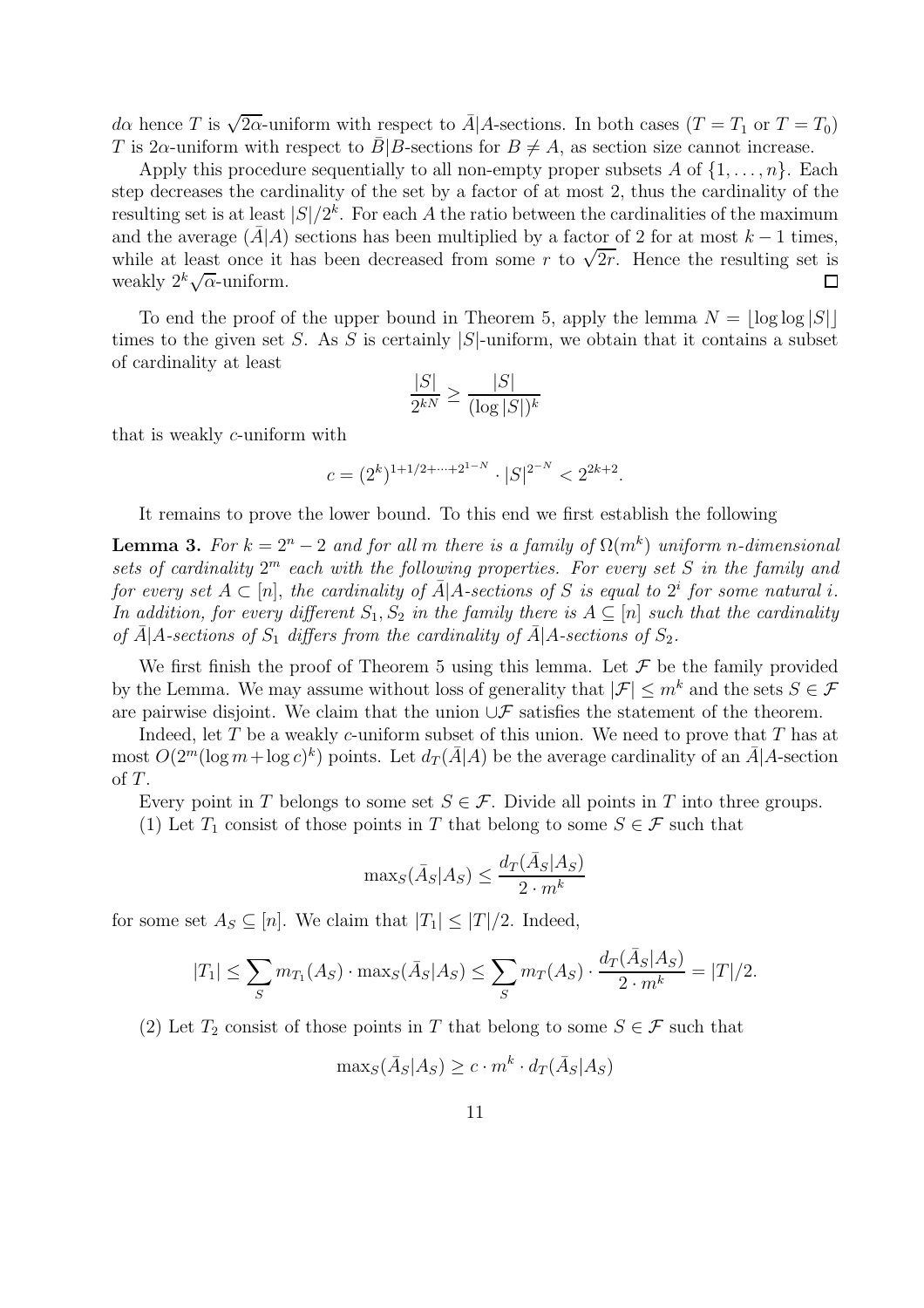for some set  $A<sub>S</sub>$  of indices. For every such S

$$
|T_2 \cap S| \le m_S(A_S) \cdot \max_{T \cap S} (\bar{A}_S | A_S) \le m_S(A_S) \cdot c \cdot d_T(\bar{A}_S | A_S);
$$

the last inequality holds since  $T$  is weakly c-uniform.

Plugging the bound on  $d_T(\bar{A}_S|A_S)$  implied by the definition of  $T_2$ , we get

$$
|S \cap T_2| \le m_S(A_S) \cdot \max_S(\bar{A}_S|A_S)/m^k \le 2^m/m^k.
$$

Summing over all S we get that  $|T_2| \leq 2^m$ .

(3) The remaining points  $T_3 = T \setminus (T_1 \cup T_2)$ . These points belong to sets  $S \in \mathcal{F}$  such that for all  $A$  the cardinality of the  $A$ -section of  $S$  is in the range

$$
d_T(\bar{A}|A)/(2m^k) \le \max_{S}(\bar{A}|A) \le c \cdot m^k \cdot d_T(\bar{A}|A),
$$

and hence may take at most  $\log(4c \cdot m^{2k})$  different values. Thus the vector  $(\max_{S}(\bar{A}|A): A \subset$ [n]) may take at most  $\log^k(4c \cdot m^{2k})$  different values for any S as above. However, by assumption on the family  $S$ , no two  $S$ 's can share the same vector. We conclude that the number of such S is at most  $\log^k(4c \cdot m^{2k})$ . As every such S has  $2^m$  points we obtain  $|T_3| \leq 2^m \log^k(4c \cdot m^{2k}).$ 

Therefore we have

$$
|T| = |T_1| + |T_2| + |T_3| \le |T|/2 + 2^m + 2^m \log^k(4c \cdot m^{2k}),
$$

that is,

$$
|T| \le 2^{m+1} + 2^{m+1} \log^k(4c \cdot m^{2k}).
$$

This proves Theorem 5.

It remains to prove the lemma.

*Proof of Lemma 3.* Consider a function J that maps every i in  $\{1, \ldots, n\}$  to a subset of  $[m] = \{1, \ldots, m\}$  such that the union of all  $J(i)$  covers  $[m]$ . Associate with J the following *n*-dimensional set S: For every binary string x of length m include the point  $\langle x_1, \ldots, x_n \rangle$  in S, where  $x_i$  is a substring of x formed by bits of x whose indices are in  $J(i)$ . The condition on the union of all  $J(i)$  guarantees that different strings x become different points in S, thus  $|S| = 2^m$ .

Every  $(A|A)$ -section of S consists of points associated with strings x having the same projection onto the coordinates in the set  $J(A) = \bigcup_{i \in A} J(i)$ . The number of such strings is  $2^{m-|J(A)|}$ . As it depends only on A, the set S is uniform.

We need also that for different sets  $S_1, S_2$  in the family there exists A such that the cardinality of  $\bar{A}$  A-sections of  $S_1$  differs from the cardinality of  $\bar{A}$  A-sections of  $S_2$ .

This means that the functions  $J$  used in the construction should be "essentially different", i.e., the mappings  $A \mapsto |J(A)|$  should be different. Let us see how many sets S we can obtain in this way, i.e., how many essentially different mappings  $J : [n] \to \mathcal{P}([m])$  exist.